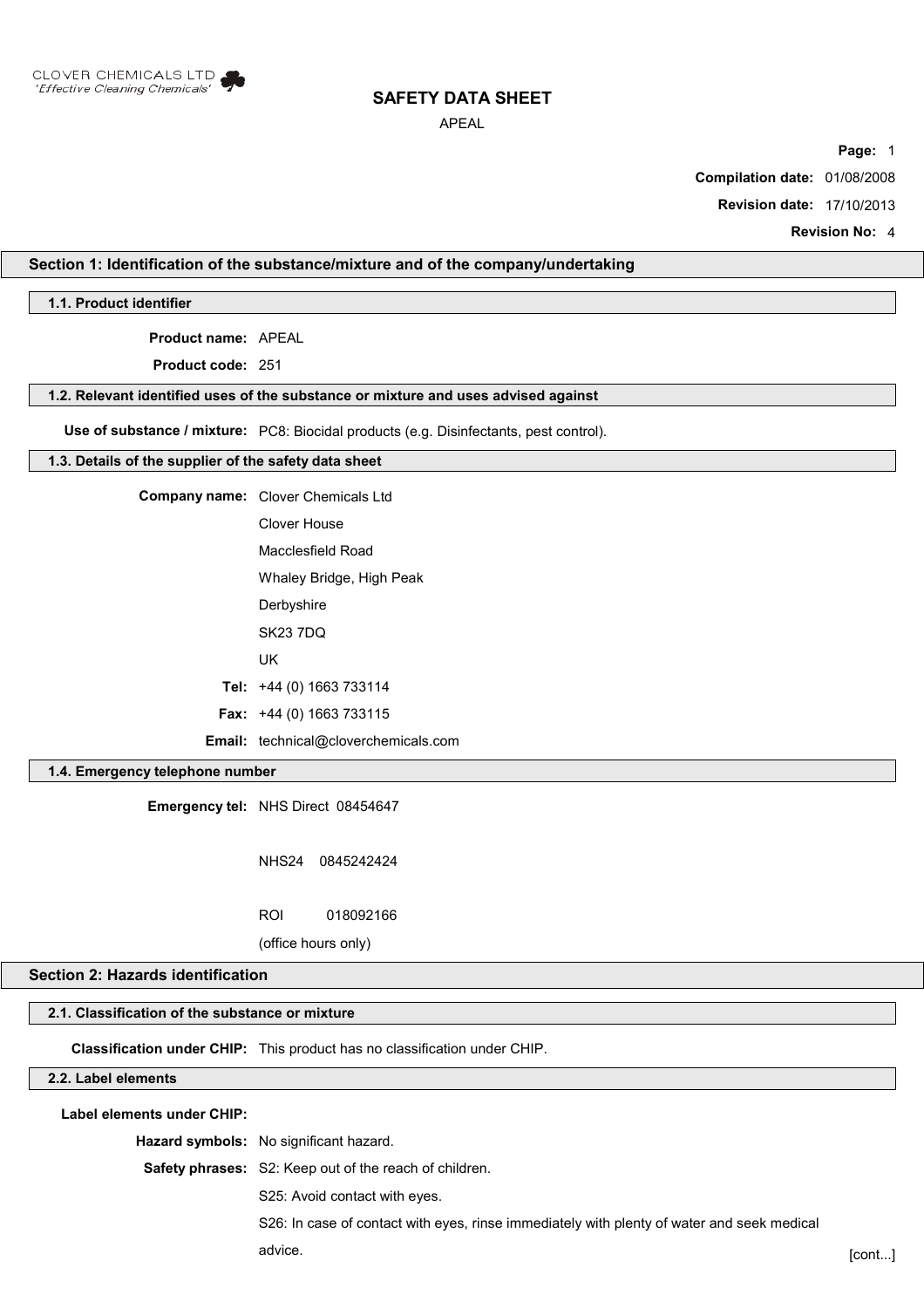APEAL

**Page:** 2

**Precautionary phrases:** Use biocides safely. Always read the label and product information before use.

**2.3. Other hazards**

**PBT:** This product is not identified as a PBT substance.

## **Section 3: Composition/information on ingredients**

## **3.2. Mixtures**

## **Hazardous ingredients:**

2-(2-BUTOXYETHOXY)ETHANOL

| <b>EINECS</b>                                                        | <b>CAS</b>  | <b>CHIP Classification</b> | <b>CLP Classification</b>                                                                | Percent   |
|----------------------------------------------------------------------|-------------|----------------------------|------------------------------------------------------------------------------------------|-----------|
| 203-961-6                                                            | 112-34-5    | Xi: R36                    | Eye Irrit. 2: H319                                                                       | 1-10%     |
| C 12/15 (MEAN VALUE C<14)A. >6-9 EO (DID 28)                         |             |                            |                                                                                          |           |
| <b>POLYMER</b>                                                       | 9043-30-5   | Xn: R22: Xi: R41           | Eye Dam. 1: H318; Acute Tox. 4: H302                                                     | 1-10%     |
| 3 - BUTOXYPROPAN - 2 - OL                                            |             |                            |                                                                                          |           |
| 225-878-4                                                            | 005131-66-8 | Xi: R36/38                 | Skin Irrit. 2: H315; Eye Irrit. 2: H319                                                  | $1 - 10%$ |
| QUATERNARY AMMONIUM COMPOUNDS, BENZYL-C8-18-ALKYLDIMETHYL, CHLORIDES |             |                            |                                                                                          |           |
| 264-151-6                                                            | 63449-41-2  | Xn: R21/22; C: R34; N: R50 | Acute Tox. 4: H312; Acute Tox. 4: H302;<br>Skin Corr. 1B: H314; Aquatic Acute 1:<br>H400 | $< 1\%$   |

# **Section 4: First aid measures 4.1. Description of first aid measures**

**Skin contact:** Wash immediately with plenty of soap and water.

**Eye contact:** Bathe the eye with running water for 15 minutes.

- **Ingestion:** Wash out mouth with water. If conscious, give half a litre of water to drink immediately. Transfer to hospital as soon as possible.
- **Inhalation:** Remove casualty from exposure ensuring one's own safety whilst doing so. Transfer to hospital as soon as possible.

## **4.2. Most important symptoms and effects, both acute and delayed**

**Skin contact:** There may be mild irritation at the site of contact.

**Eye contact:** There may be irritation and redness.

**Ingestion:** There may be soreness and redness of the mouth and throat.

**Inhalation:** There may be irritation of the throat with a feeling of tightness in the chest.

#### **4.3. Indication of any immediate medical attention and special treatment needed**

**Immediate / special treatment:** Not applicable.

## **Section 5: Fire-fighting measures**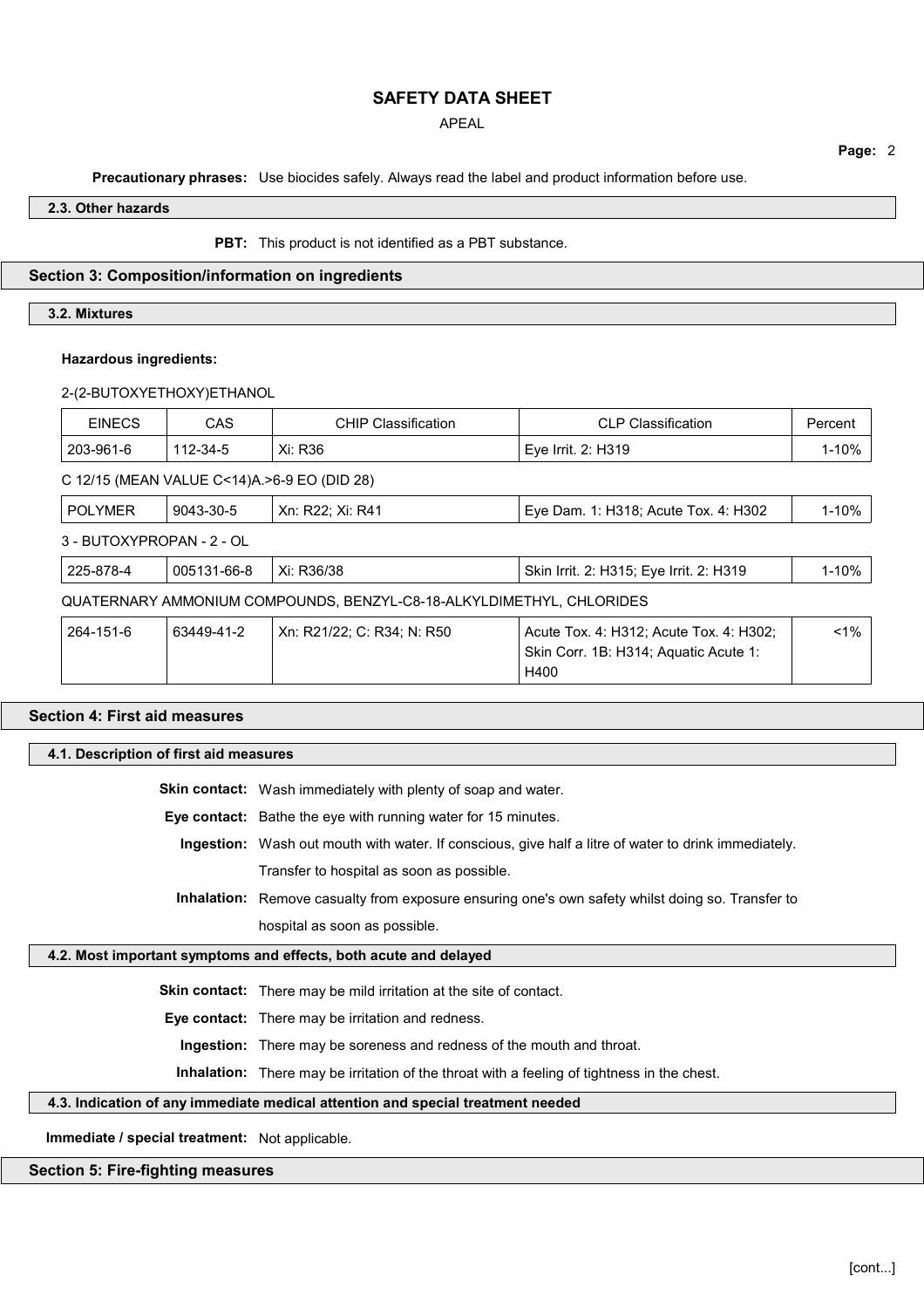## APEAL

**Page:** 3

#### **5.1. Extinguishing media**

**Extinguishing media:** Water. Water spray. Carbon dioxide. Dry chemical powder.

## **5.2. Special hazards arising from the substance or mixture**

#### **Exposure hazards:** In combustion emits toxic fumes of carbon dioxide.

#### **5.3. Advice for fire-fighters**

**Advice for fire-fighters:** Wear self-contained breathing apparatus.

## **Section 6: Accidental release measures**

## **6.1. Personal precautions, protective equipment and emergency procedures**

**Personal precautions:** Refer to section 8 of SDS for personal protection details. Turn leaking containers leak-side up

to prevent the escape of liquid.

#### **6.2. Environmental precautions**

**Environmental precautions:** Do not discharge into drains or rivers.

## **6.3. Methods and material for containment and cleaning up**

**Clean-up procedures:** Transfer to a suitable container.

## **6.4. Reference to other sections**

**Reference to other sections:** Refer to section 8 of SDS.

## **Section 7: Handling and storage**

## **7.1. Precautions for safe handling**

#### **7.2. Conditions for safe storage, including any incompatibilities**

**Storage conditions:** Store in cool, well ventilated area.

**Suitable packaging:** Polyethylene.

## **7.3. Specific end use(s)**

**Specific end use(s):** No data available.

## **Section 8: Exposure controls/personal protection**

#### **8.1. Control parameters**

## **Hazardous ingredients:**

#### **2-(2-BUTOXYETHOXY)ETHANOL**

**Workplace exposure limits: Respirable dust** 

| State | 3 hour TWA | 15 min. STEL | 8 hour TWA | 15 min. STEL |
|-------|------------|--------------|------------|--------------|
| UK    | 67.5 mg/m3 | 101.2 mg/m3  |            |              |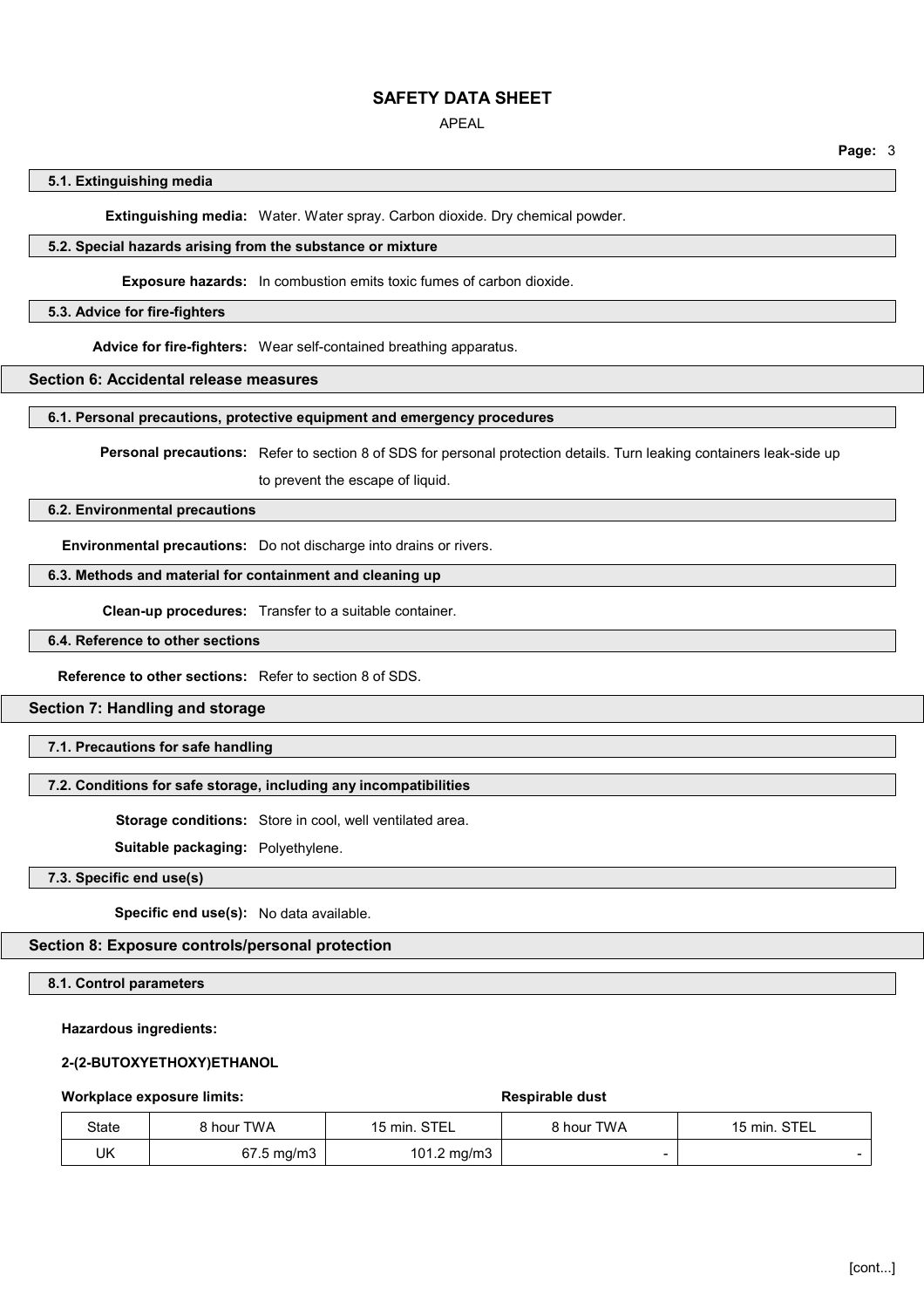APEAL

**Page:** 4

## **8.1. DNEL/PNEC Values**

## **DNEL / PNEC** No data available.

## **8.2. Exposure controls**

**Respiratory protection:** Respiratory protection not required.

**Hand protection:** Protective gloves.

## **Section 9: Physical and chemical properties**

#### **9.1. Information on basic physical and chemical properties**

| <b>State: Liquid</b>                |                                                  |             |
|-------------------------------------|--------------------------------------------------|-------------|
|                                     | <b>Colour: Colourless</b>                        |             |
|                                     | <b>Odour: Pleasant</b>                           |             |
| <b>Evaporation rate: Moderate</b>   |                                                  |             |
|                                     | <b>Oxidising:</b> Non-oxidising (by EC criteria) |             |
| <b>Solubility in water: Soluble</b> |                                                  |             |
|                                     | <b>Viscosity: Non-viscous</b>                    |             |
| Boiling point/range°C: 100          | Melting point/range°C: 0                         |             |
| Relative density: 0.97 - 1.07       |                                                  | $pH: 2 - 3$ |
| VOC $q/l$ : 17                      |                                                  |             |
|                                     |                                                  |             |

## **9.2. Other information**

**Other information:** No data available.

## **Section 10: Stability and reactivity**

**10.1. Reactivity**

**Reactivity:** Stable under recommended transport or storage conditions.

**10.2. Chemical stability**

**Chemical stability:** Stable under normal conditions.

#### **10.3. Possibility of hazardous reactions**

**Hazardous reactions:** Hazardous reactions will not occur under normal transport or storage conditions.

**10.4. Conditions to avoid**

**10.5. Incompatible materials**

## **10.6. Hazardous decomposition products**

**Haz. decomp. products:** In combustion emits toxic fumes of carbon dioxide.

## **Section 11: Toxicological information**

**11.1. Information on toxicological effects**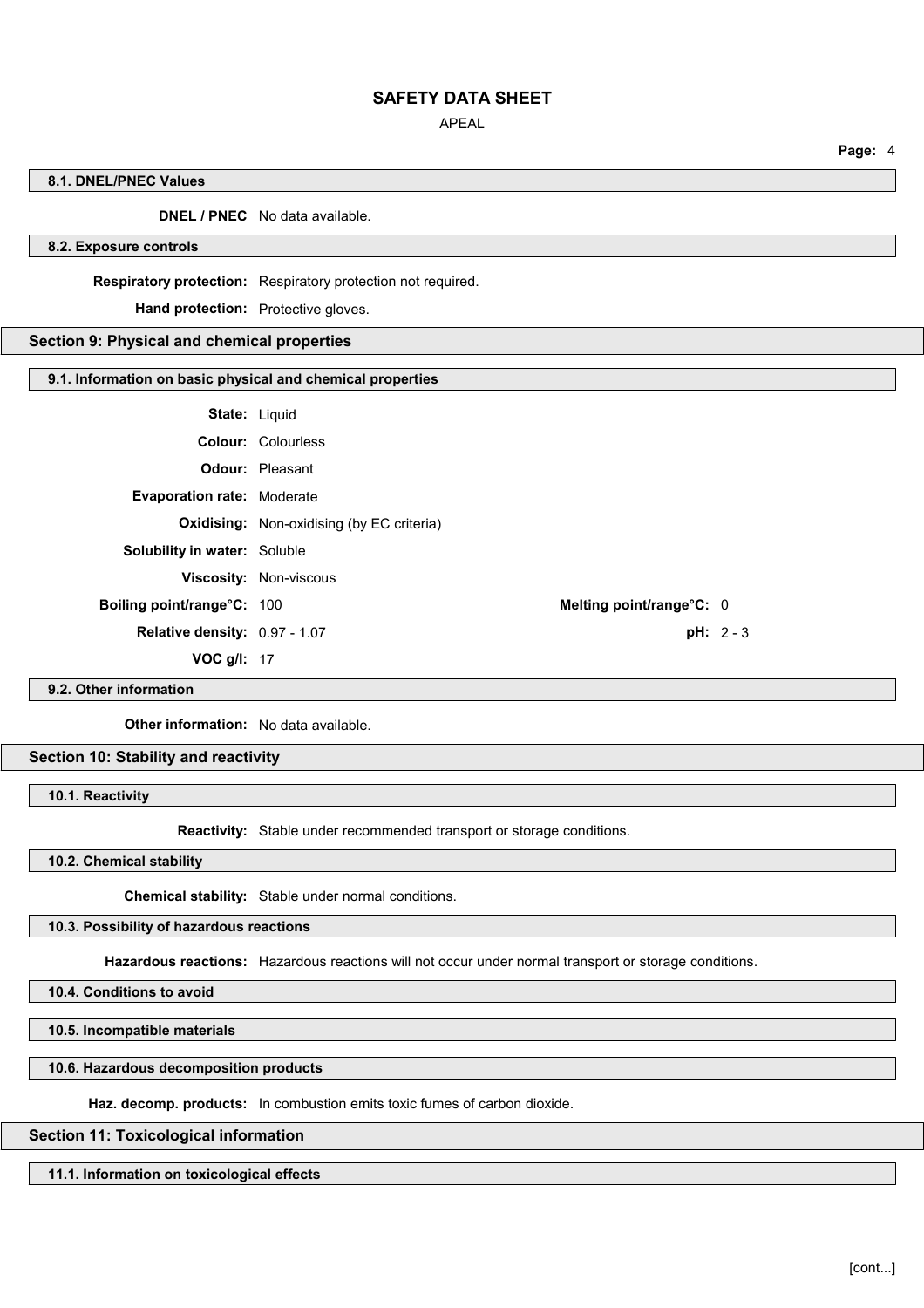APEAL

**Page:** 5

#### **Hazardous ingredients:**

## **2-(2-BUTOXYETHOXY)ETHANOL**

| ORL | <b>MUS</b> | LD50 | 6050 | mg/kg |
|-----|------------|------|------|-------|
| ORL | <b>RAT</b> | LD50 | 4500 | mg/kg |

## **C 12/15 (MEAN VALUE C<14)A.>6-9 EO (DID 28)**

| $^{\prime}$ Orl | <b>RAT</b> | LD50 | $-$<br>ک | a/ko<br>$\cdot$ $\cdot$ |
|-----------------|------------|------|----------|-------------------------|
|-----------------|------------|------|----------|-------------------------|

#### **QUATERNARY AMMONIUM COMPOUNDS, BENZYL-C8-18-ALKYLDIMETHYL, CHLORIDES**

| <b>IVN</b> | <b>MUS</b> | LD50        | 16  | $\sim$<br>n,<br>ີ          |
|------------|------------|-------------|-----|----------------------------|
| ORL        | <b>MUS</b> | LD50<br>___ | 150 | $\sim$ $\sim$<br>"/kყ<br>ັ |

**Toxicity values:** No data available.

## **Symptoms / routes of exposure**

**Skin contact:** There may be mild irritation at the site of contact.

**Eye contact:** There may be irritation and redness.

**Ingestion:** There may be soreness and redness of the mouth and throat.

**Inhalation:** There may be irritation of the throat with a feeling of tightness in the chest.

## **Section 12: Ecological information**

**12.1. Toxicity**

**Hazardous ingredients:**

## **C 12/15 (MEAN VALUE C<14)A.>6-9 EO (DID 28)**

|--|

## **3 - BUTOXYPROPAN - 2 - OL**

|                | <b>48H EC50</b> | 1000     | mg/  |
|----------------|-----------------|----------|------|
| <b>GUPPIES</b> | 96H LC50        | 560-1000 | mg/l |

**12.2. Persistence and degradability**

**Persistence and degradability:** Biodegradable. The surfactants contained in this preperation comply with the biodegradability

criteria as laid down in regulation (EC) No.648/2004 on detergents.

## **12.3. Bioaccumulative potential**

**Bioaccumulative potential:** No bioaccumulation potential.

**12.4. Mobility in soil**

**Mobility:** Soluble in water.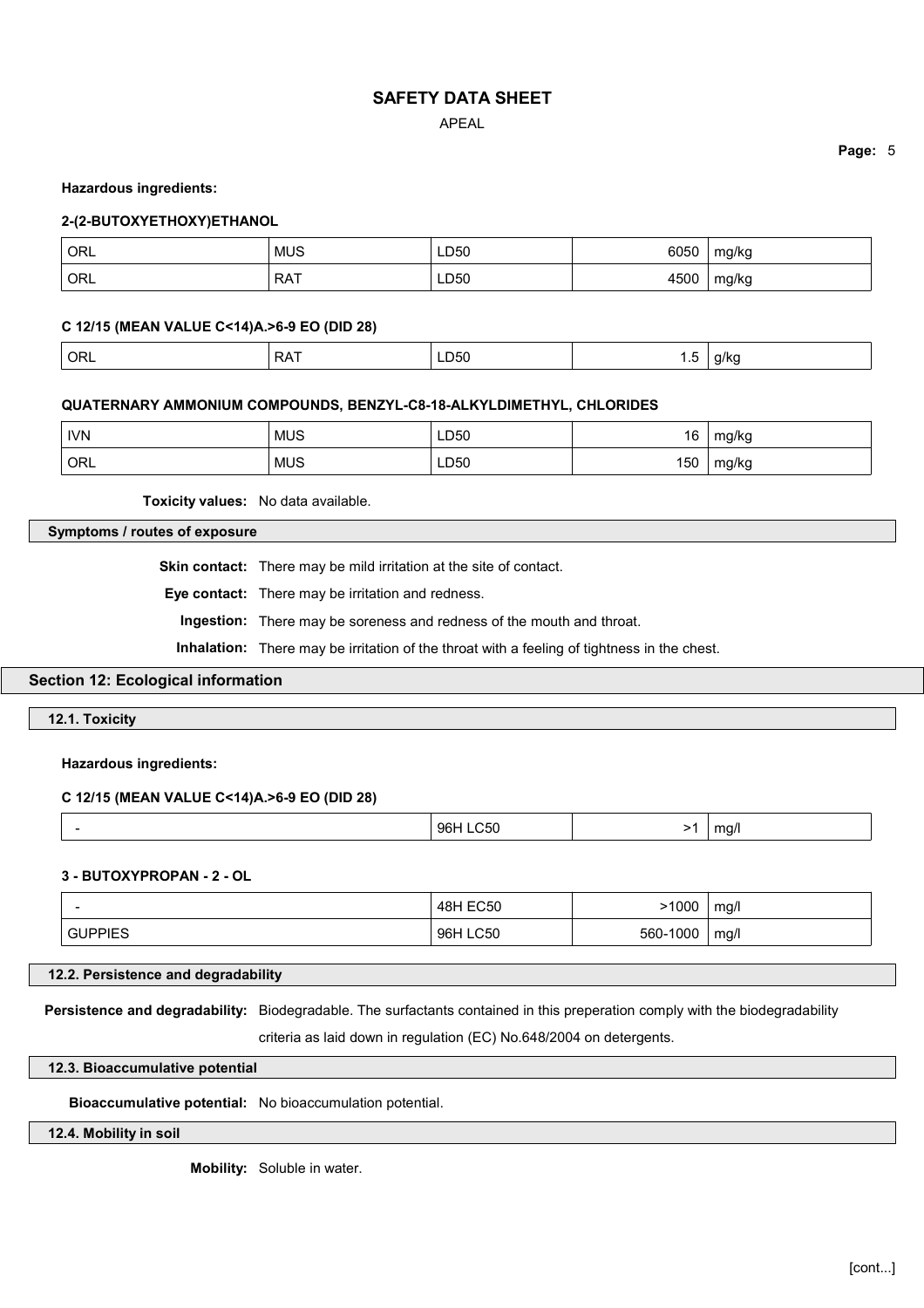## APEAL

**Page:** 6

#### **12.5. Results of PBT and vPvB assessment**

**PBT identification:** This product is not identified as a PBT substance.

## **12.6. Other adverse effects**

## **Section 13: Disposal considerations**

## **13.1. Waste treatment methods**

**Disposal of packaging:** Dispose of as normal industrial waste.

**NB:** The user's attention is drawn to the possible existence of regional or national regulations regarding disposal.

## **Section 14: Transport information**

**Transport class:** This product does not require a classification for transport.

#### **Section 15: Regulatory information**

**15.1. Safety, health and environmental regulations/legislation specific for the substance or mixture**

#### **15.2. Chemical Safety Assessment**

**Chemical safety assessment:** A chemical safety assessment has not been carried out for the substance or the mixture by

the supplier.

## **Section 16: Other information**

| Other information                                      |                                                                                                                |
|--------------------------------------------------------|----------------------------------------------------------------------------------------------------------------|
|                                                        | Other information: This safety data sheet is prepared in accordance with Commission Regulation (EU) No         |
|                                                        | 453/2010.                                                                                                      |
|                                                        | * indicates text in the SDS which has changed since the last revision.                                         |
| Phrases used in s.2 and 3: H302: Harmful if swallowed. |                                                                                                                |
|                                                        | H312: Harmful in contact with skin.                                                                            |
|                                                        | H314: Causes severe skin burns and eye damage.                                                                 |
|                                                        | H315: Causes skin irritation.                                                                                  |
|                                                        | H318: Causes serious eye damage.                                                                               |
|                                                        | H319: Causes serious eye irritation.                                                                           |
|                                                        | H400: Very toxic to aquatic life.                                                                              |
|                                                        | R21/22: Harmful in contact with skin and if swallowed.                                                         |
|                                                        | R22: Harmful if swallowed.                                                                                     |
|                                                        | R34: Causes burns.                                                                                             |
|                                                        | R36/38: Irritating to eyes and skin.                                                                           |
|                                                        | R36: Irritating to eyes.                                                                                       |
|                                                        | R41: Risk of serious damage to eyes.                                                                           |
|                                                        | R50: Very toxic to aquatic organisms.                                                                          |
|                                                        | Legal disclaimer: The above information is believed to be correct but does not purport to be all inclusive and |